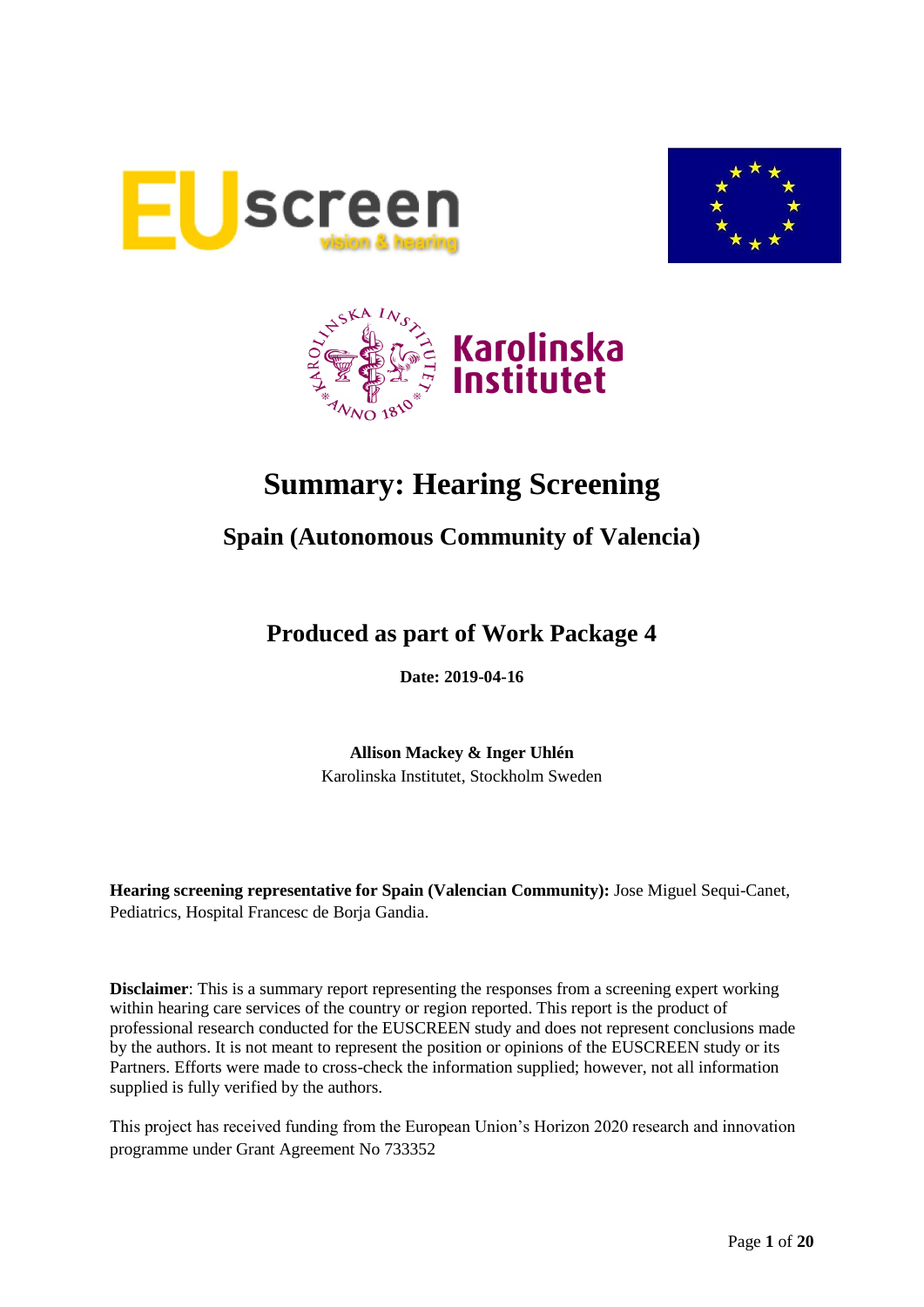

# **Table of Contents**

| 1.   |  |
|------|--|
| 2.   |  |
| 3.   |  |
| 3.1. |  |
| 3.2. |  |
| 3.3. |  |
| 4.   |  |
| 5.   |  |
| 5.1. |  |
| 5.2. |  |
| 5.3. |  |
| 5.4. |  |
| 6.   |  |
| 6.1. |  |
| 6.2. |  |
| 6.3. |  |
| 7.   |  |
| 7.1. |  |
| 7.2. |  |
| 7.3. |  |
| 8.   |  |
| 8.1. |  |
| 8.2. |  |
| 8.3. |  |
| 8.4. |  |
| 8.5. |  |
| 8.6. |  |
| 9.   |  |
|      |  |
| 9.1. |  |
| 9.2. |  |
| 9.3. |  |
| 9.4. |  |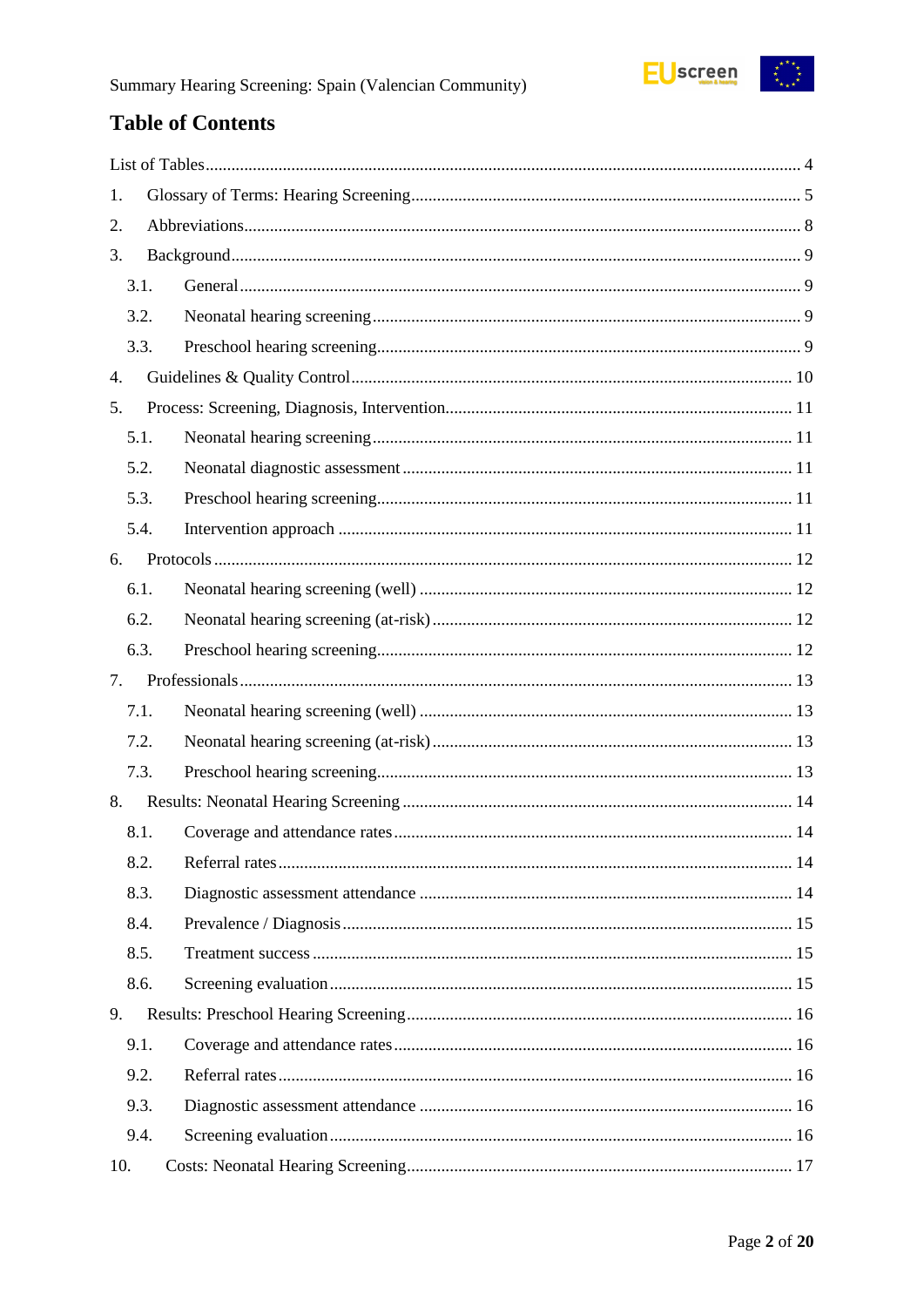

| 10.1. |  |
|-------|--|
| 10.2. |  |
| 10.3. |  |
| 10.4. |  |
| 10.5. |  |
| 10.6. |  |
| 11.   |  |
| 11.1. |  |
| 11.2. |  |
| 11.3. |  |
| 11.4. |  |
| 12.   |  |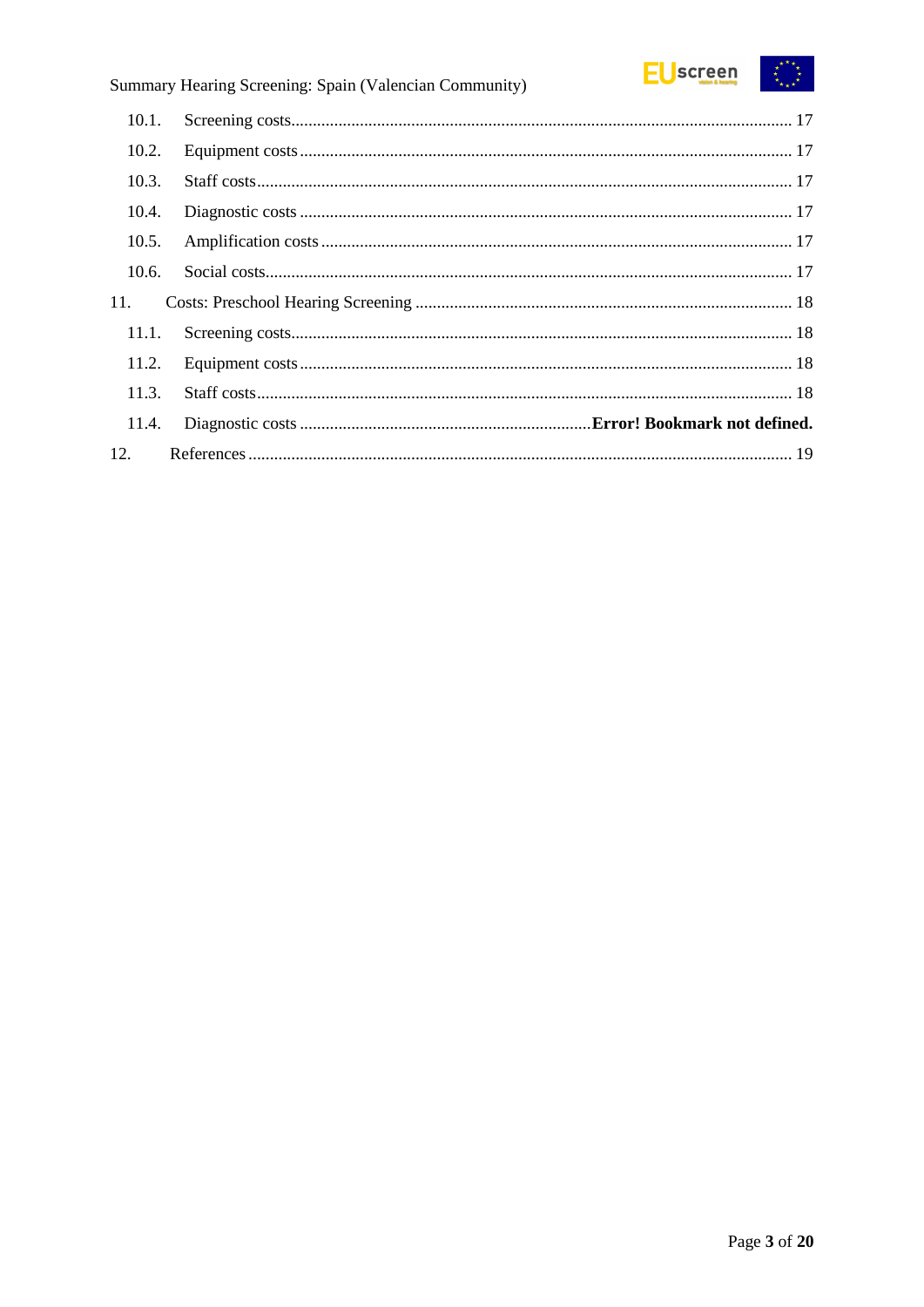

# <span id="page-3-0"></span>**List of Tables**

| Table 3: Coverage rates for each step of neonatal hearing screening for all infants and for infants          |  |
|--------------------------------------------------------------------------------------------------------------|--|
|                                                                                                              |  |
| <b>Table 4:</b> Referral rates for neonatal hearing screening (all neonates) in the Valencian Community      |  |
|                                                                                                              |  |
| <b>Table 5:</b> Prevalence of all hearing loss (permanent and transient) among all neonates in the Valencian |  |
|                                                                                                              |  |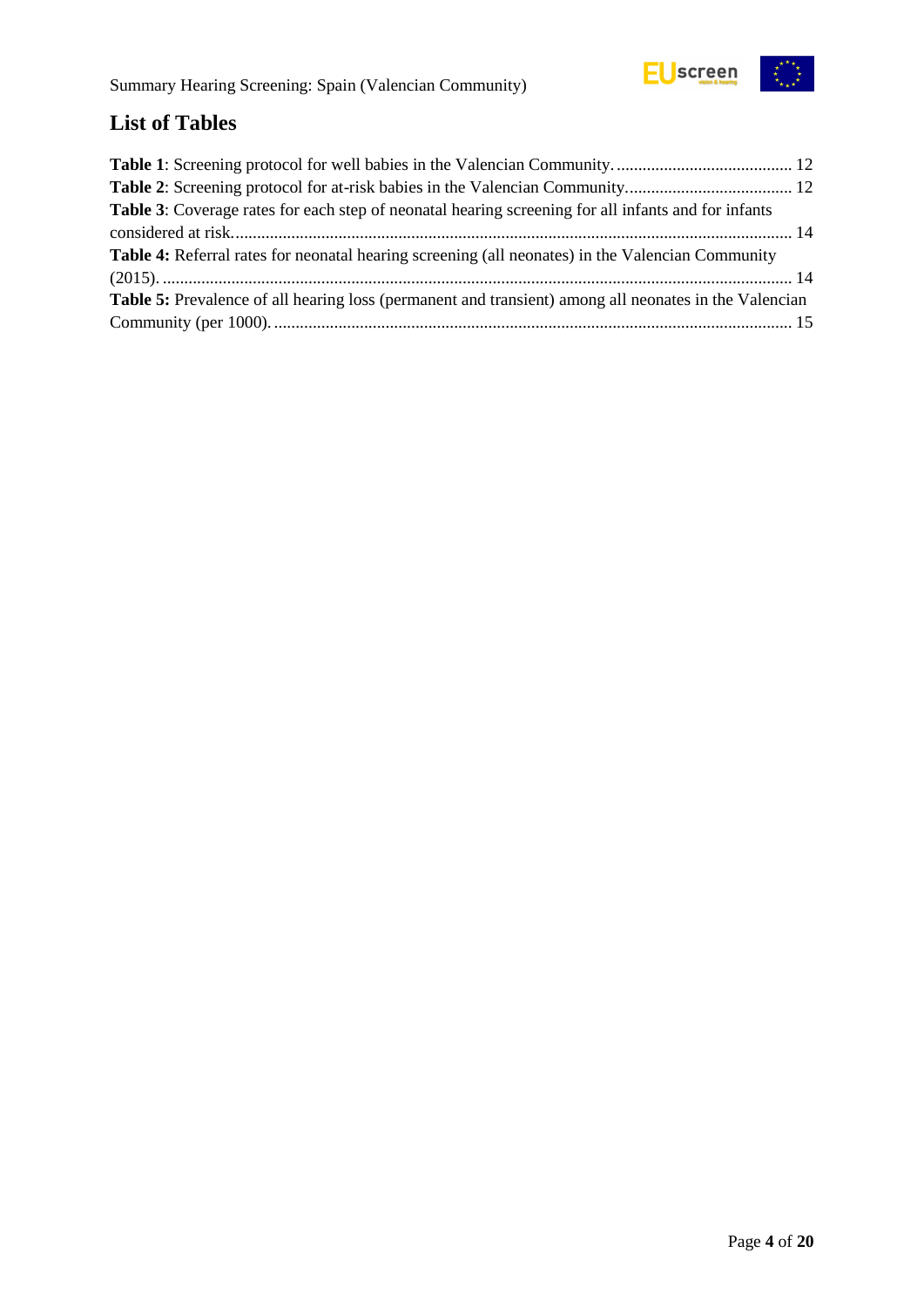# <span id="page-4-0"></span>**1. Glossary of Terms: Hearing Screening**

| <b>Abnormal test result</b>                     | A test result where a normal "pass" response could not be detected under<br>good conditions. The result on screening equipment may indicate "no<br>response," "fail," or "refer."                                                                                                                                                                                                                                                                                                                                                                                                                                                                                                                                                                                |
|-------------------------------------------------|------------------------------------------------------------------------------------------------------------------------------------------------------------------------------------------------------------------------------------------------------------------------------------------------------------------------------------------------------------------------------------------------------------------------------------------------------------------------------------------------------------------------------------------------------------------------------------------------------------------------------------------------------------------------------------------------------------------------------------------------------------------|
| <b>Attendance rate</b>                          | The proportion of all those invited for screening that are tested and receive<br>a result,<br>Invited for screening includes all those that are offered the<br>screening test.<br>Tested and receive a result could be a "pass" or "fail".<br>Attendance rate provides information on the willingness of families to<br>participate in screening.                                                                                                                                                                                                                                                                                                                                                                                                                |
| <b>Attendance rate in</b><br>first year of life | See definition of Attendance rate.<br>The calculation cut-off is after one year of life.                                                                                                                                                                                                                                                                                                                                                                                                                                                                                                                                                                                                                                                                         |
| <b>Compliance with</b><br>referral (percentage) | The percentage of those who are referred from screening to a diagnostic<br>assessment that actually attend the first diagnostic assessment.                                                                                                                                                                                                                                                                                                                                                                                                                                                                                                                                                                                                                      |
|                                                 | Percentage of compliance provides information on the willingness of<br>families to attend the diagnostic assessment after referral from screening.                                                                                                                                                                                                                                                                                                                                                                                                                                                                                                                                                                                                               |
| <b>Coverage</b>                                 | The proportion of those eligible for screening that are tested and receive a<br>result within a specific time.<br>Eligible for screening includes those within the population that are<br>covered under the screening or health care program.<br>Tested and receive a result could be a "pass" or "refer to<br>diagnostic assessment".<br>Specific time can be defined, such as 1 month after birth, 3 months<br>after birth, etc.<br>Coverage provides information on the overall effectiveness and timeliness<br>of a complete screening programme.<br>Factors such as being offered screening, willingness to participate, missed<br>screening, ability to complete the screen, and ability to document the<br>screening results will influence the coverage. |
| Coverage in first<br>year of life               | See definition of Coverage.<br>The specific time is pre-defined as within the first year of life.<br>In other words, the coverage is the proportion of those eligible for<br>screening that complete the screening sequence to a final result within the<br>first year of life.                                                                                                                                                                                                                                                                                                                                                                                                                                                                                  |
| <b>False negatives</b>                          | The percentage of infants/children with a hearing loss (defined by the<br>target condition) that receive a result of "pass" during screening.                                                                                                                                                                                                                                                                                                                                                                                                                                                                                                                                                                                                                    |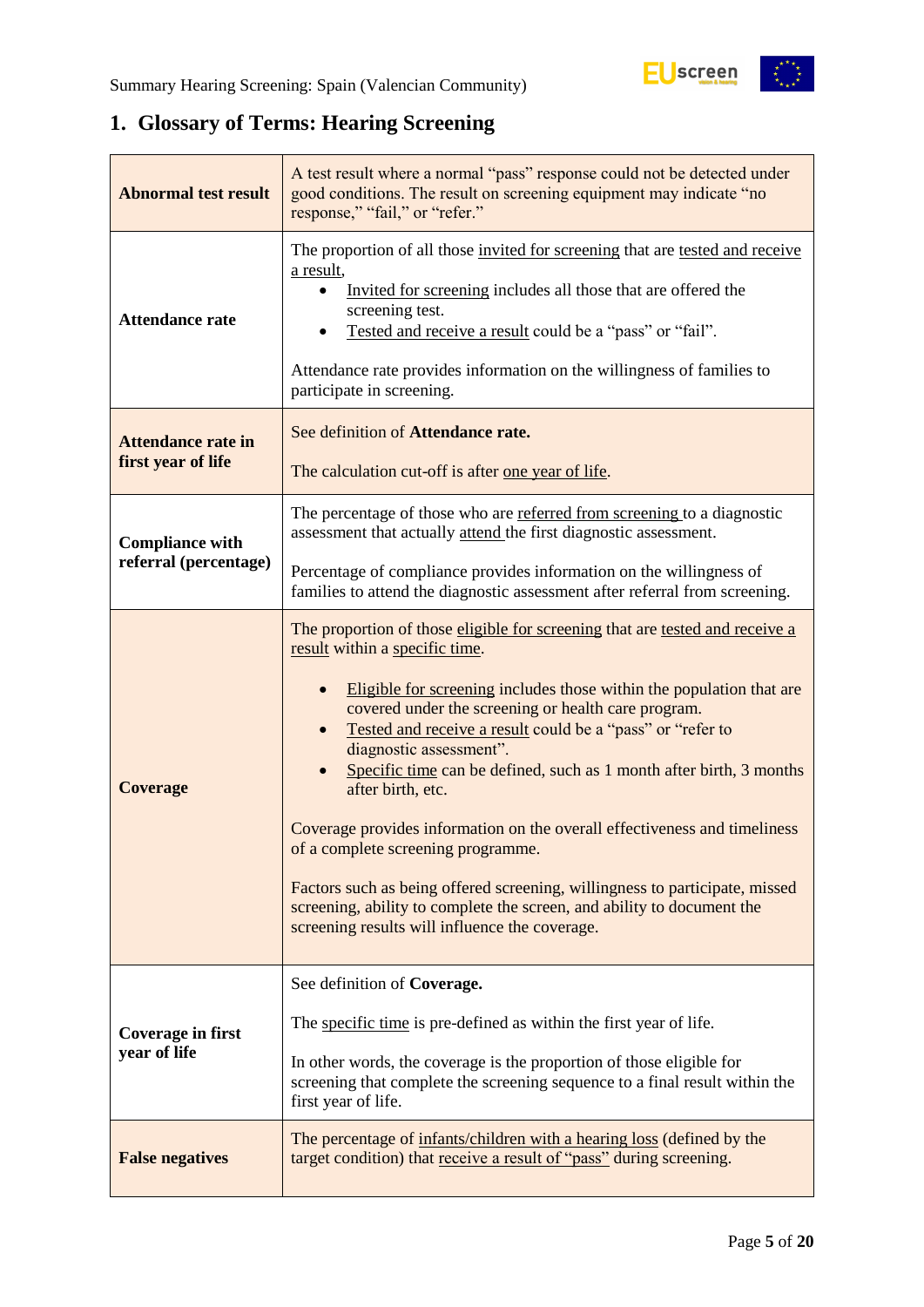

|                                             | Example: If 100 infants with hearing loss are screened, and 1 infant passes<br>the screening, the percentage of false negatives is 1%.                                                                        |  |  |
|---------------------------------------------|---------------------------------------------------------------------------------------------------------------------------------------------------------------------------------------------------------------|--|--|
|                                             | The percentage of infants/children with normal hearing that receive a<br>result of "fail" from the final screening test.                                                                                      |  |  |
| <b>False positives</b>                      | Example: If 100 infants with normal hearing are screened, and 3 infants<br>fail the screening and are referred for diagnostic assessment, the<br>percentage of false positives is 3%.                         |  |  |
| <b>Guidelines</b>                           | Recommendations or instructions provided by an authoritative body on the<br>practice of screening in the country or region.                                                                                   |  |  |
| <b>Hearing screening</b><br>professional    | A person qualified to perform hearing screening, according to the practice<br>in your country or region.                                                                                                      |  |  |
| <b>Inconclusive test</b><br>result          | A test result where a normal "pass" response could not be detected due to<br>poor test conditions.                                                                                                            |  |  |
| <b>Invited for screening</b>                | Offered screening.                                                                                                                                                                                            |  |  |
| <b>Outcome of hearing</b><br>screening      | An indication of the effectiveness or performance of screening, such as a<br>measurement of coverage rate, referral rate, number of infants detected,<br>etc.                                                 |  |  |
| <b>Permanent hearing</b>                    | A hearing impairment that is <i>not</i> due to a temporary or transient condition<br>such as middle ear fluid.                                                                                                |  |  |
| loss                                        | Permanent hearing loss can be either sensorineural or permanent<br>conductive.                                                                                                                                |  |  |
| <b>Positive predictive</b>                  | The percentage of infants/children referred from screening who have a<br>confirmed hearing loss, as described by your protocol or guideline and<br>indicated in the <b>Target Condition</b> (see definition). |  |  |
| value                                       | For example, if 100 babies are referred from screening for diagnostic<br>assessment and 90 have normal hearing while 10 have a confirmed hearing<br>loss, the positive predictive value would be 10%.         |  |  |
| <b>Preschool or</b><br>(pre)school children | All children between 3-6 years of age.                                                                                                                                                                        |  |  |
| <b>Preschool or</b>                         | Screening that takes place during the time children are between 3-6 years<br>of age.                                                                                                                          |  |  |
| (pre)school screening                       | This refers to any hearing screening during this age. The location of the<br>screening is irrelevant to the definition.                                                                                       |  |  |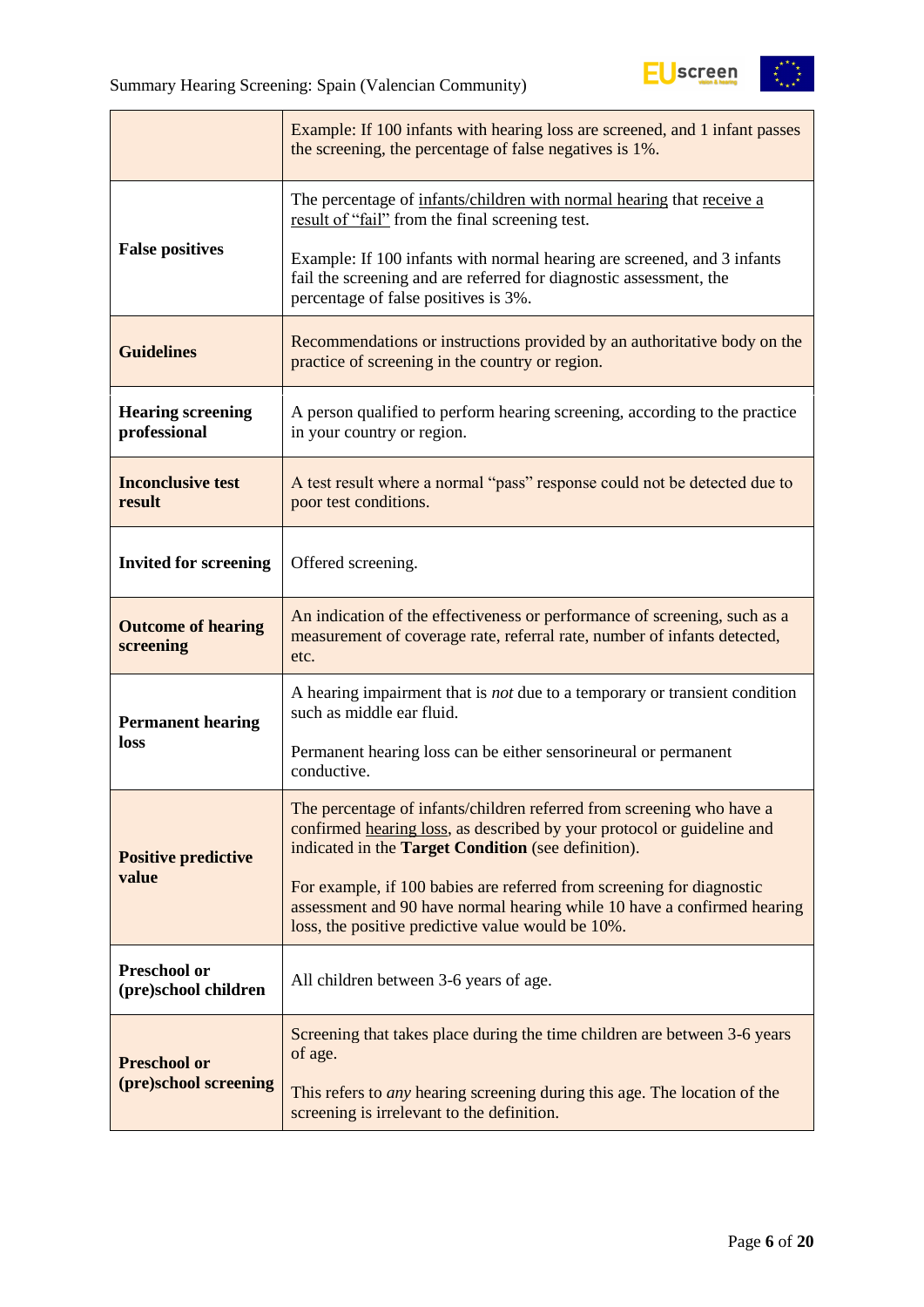$\overline{a}$ 



| <b>Prevalence</b>           | The number or percentage of individuals with a specific disease or<br>condition. Prevalence can either be expressed as a percentage, proportion,<br>or as the value per 1000 individuals within the same demographic.                                                                                                                                                                                                                       |  |  |
|-----------------------------|---------------------------------------------------------------------------------------------------------------------------------------------------------------------------------------------------------------------------------------------------------------------------------------------------------------------------------------------------------------------------------------------------------------------------------------------|--|--|
| <b>Programme</b>            | An organized system for screening, which could be based nationally,<br>regionally or locally.                                                                                                                                                                                                                                                                                                                                               |  |  |
| <b>Protocol</b>             | Documented procedure or sequence for screening, which could include<br>which tests are performed, when tests are performed, procedures for<br>passing and referring, and so forth.                                                                                                                                                                                                                                                          |  |  |
| <b>Quality assurance</b>    | A method for checking and ensuring that screening is functioning<br>adequately and meeting set goals and benchmarks.                                                                                                                                                                                                                                                                                                                        |  |  |
| Referral criteria           | A pre-determined cut-off boundary for when an infant/child should be re-<br>tested or seen for a diagnostic assessment.                                                                                                                                                                                                                                                                                                                     |  |  |
|                             | For example, referral criteria may be "no response" at 35 dB nHL.                                                                                                                                                                                                                                                                                                                                                                           |  |  |
| <b>Risk babies / Babies</b> | All infants that are considered to be at-risk or have risk-factors for hearing<br>loss according to the screening programme.                                                                                                                                                                                                                                                                                                                |  |  |
| at-risk                     | Two common risk factors are admission to the neonatal-intensive care unit<br>(NICU) or born prematurely. However, other risk factors for hearing loss<br>may also be indicated in the screening programme.                                                                                                                                                                                                                                  |  |  |
|                             | The percentage of infants/children with hearing loss that are identified via<br>the screening program.                                                                                                                                                                                                                                                                                                                                      |  |  |
| <b>Sensitivity</b>          | For example, if 100 babies with hearing loss are tested, and 98 of these<br>babies are referred for diagnostic assessment while 2 pass the screening,<br>the sensitivity is 98%.                                                                                                                                                                                                                                                            |  |  |
|                             | The percentage of infants/children with normal hearing that pass the<br>screening.                                                                                                                                                                                                                                                                                                                                                          |  |  |
| <b>Specificity</b>          | For example, if 100 babies with normal hearing are tested, and 10 of these<br>babies are referred for diagnostic assessment and 90 pass the screening, the<br>specificity is 90%.                                                                                                                                                                                                                                                           |  |  |
| <b>Target condition</b>     | The hearing loss condition you are aiming to detect via your screening<br>programme. This includes:<br>The laterality of the condition, whether the program aims to detect<br>$\bullet$<br>both unilateral and bilateral hearing loss or just bilateral hearing<br>loss.<br>The severity of the condition, whether the program aims to detect<br>$\bullet$<br>hearing $loss \ge 30$ dB HL, $\ge 35$ dB HL, $\ge 40$ dB HL or $\ge 45$ dB HL |  |  |
| <b>Well, healthy babies</b> | Infants who are <i>not</i> admitted into the NICU or born prematurely.<br>Well, healthy babies may or may not have additional risk factors for<br>hearing loss, according to the procedures indicated in the specific<br>screening programme.                                                                                                                                                                                               |  |  |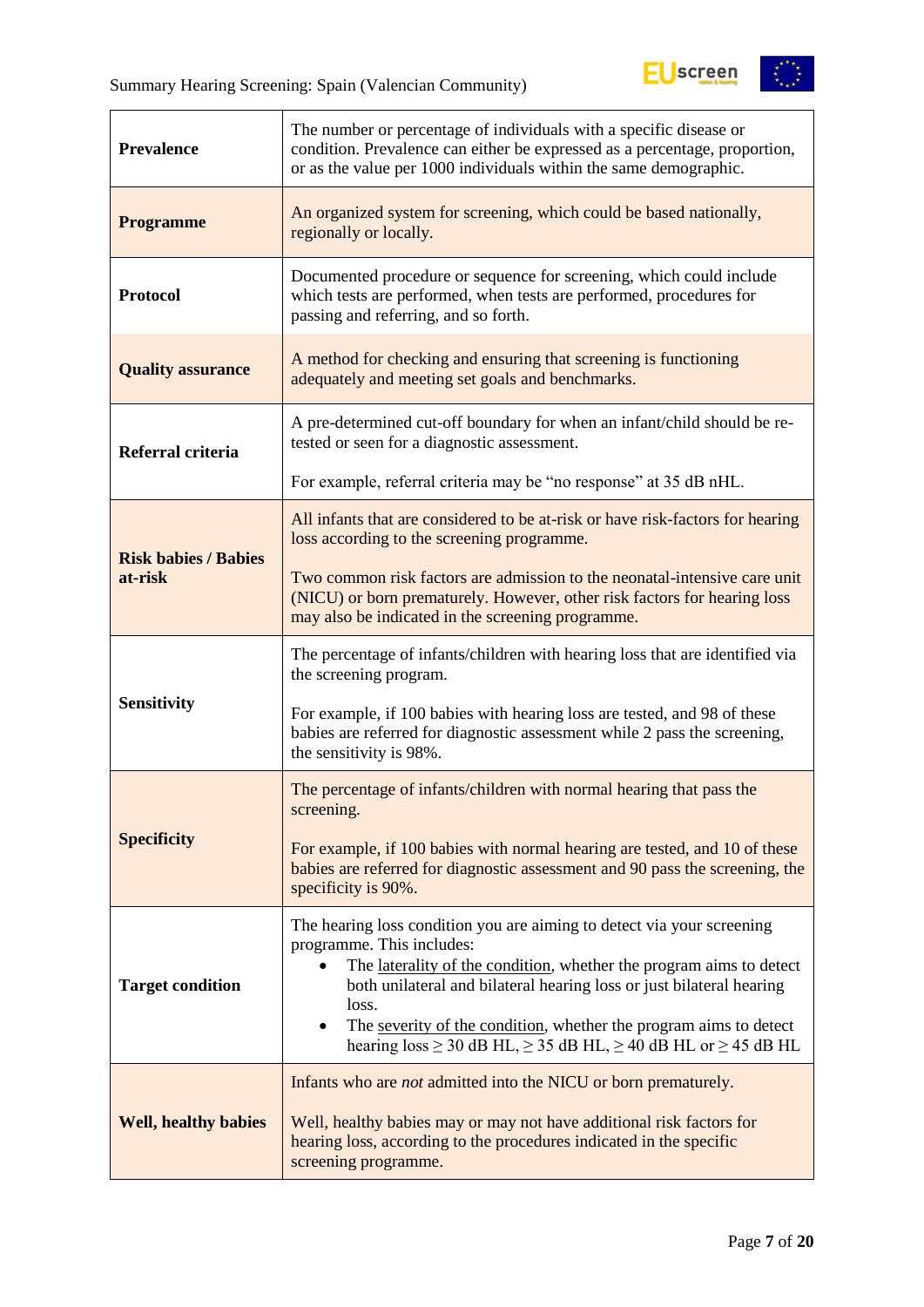

# <span id="page-7-0"></span>**2. Abbreviations**

- ABR auditory brainstem response
- aABR automatic auditory brainstem response
- ANSD auditory neuropathy spectrum disorder
- ASSR auditory steady-state response
- CI cochlear implant
- CMV cytomegalovirus
- dB HL decibel hearing level
- dB nHL decibel normalized hearing level
- dB SNR decibel signal-to-noise ratio
- DPOAE distortion product otoacoustic emissions
- HA hearing aid
- NICU neonatal intensive care unit
- OAE otoacoustic emissions
- TEOAE transient-evoked otoacoustic emissions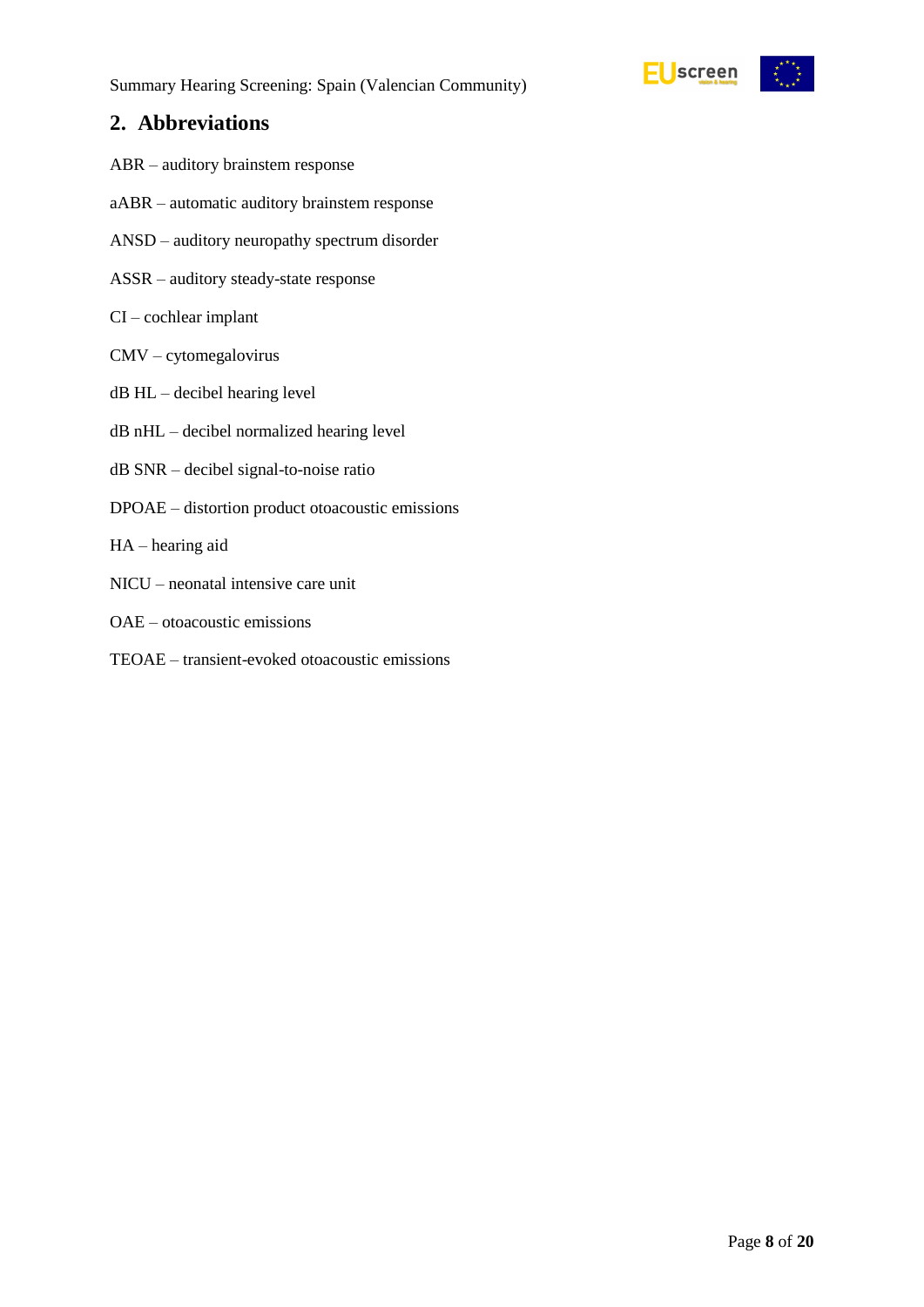

# <span id="page-8-0"></span>**3. Background**

In Spain, hearing screening is performed nationally, yet organized regionally. The following report contains information with regards to hearing screening in the Autonomous Community of Valencia (Comunitat Valenciana), hereafter, the Valencian Community, which includes the provinces of Castellon, Valencia, and Alicante.

#### <span id="page-8-1"></span>**3.1. General**

The Valencian Community has a total area of 23 255 km<sup>2</sup> with a population of 4 959 968. The birthrate in the Valencian Community is 43 450 per year (Generalitat Valenciana, 2016).

The World Bank income classification categorizes Spain as a high-income country (The World Bank, 2018). The gross domestic product (GDP) in 2015 was €20 586 per capita in the Valencian Community and €23 300 per capita in Spain (Datosmacros.com, 2018).

From the World Health Organization (WHO) Global Health Expenditure Database, health expenditure for all of Spain in 2015 was 2 354 USD or €2 026 per capita (World Health Organization (WHO), 2018).

In the Valencian Community, each birth is registered with the law office. Data from the Generalitat Valenciana (2016) indicates an infant mortality rate of 3.18 per 1000 for the Valencian Community in 2015. Data acquired from the 2016 United Nations Demographic Yearbook indicates an infant mortality rate of 2.7 per 1000 for the country of Spain in 2015 (United Nations Statistical Division, 2016).

#### <span id="page-8-2"></span>**3.2. Neonatal hearing screening**

In the Valencian Community, neonatal hearing screening is conducted universally, with all babies in the region having access to hearing screening, though screening is not obligatory for parents. The universal program for well and at-risk babies was first implemented in 2000, and by 2008/2009, neonatal hearing screening was implemented across the region. Neonatal hearing screening is embedded in the Preventive Child Health Care screening system. Screening is funded through the state and organized through the regional government via an auditory screening committee within Public Health entitled "salud publica: cribado auditivo" containing a group of experts.

Each region across Spain is responsible for organizing its own protocol, though a national committee (CODEPEH) publishes recommended guidelines. Regions use the different protocols for screening well and at-risk babies, though for at-risk infants nearly all regions use aABR. Within the Valencian Community, all public hospitals follow the same protocol.

#### <span id="page-8-3"></span>**3.3. Preschool hearing screening**

The well child control programme contains some indications about hearing. There is a current mandate that pediatricians ask the family about hearing status and a tuning fork test is occasionally performed. However, preschool hearing screening is not performed universally in the Valencian Community. Further sections in this report will state "not applicable" with regards to information about preschool hearing screening.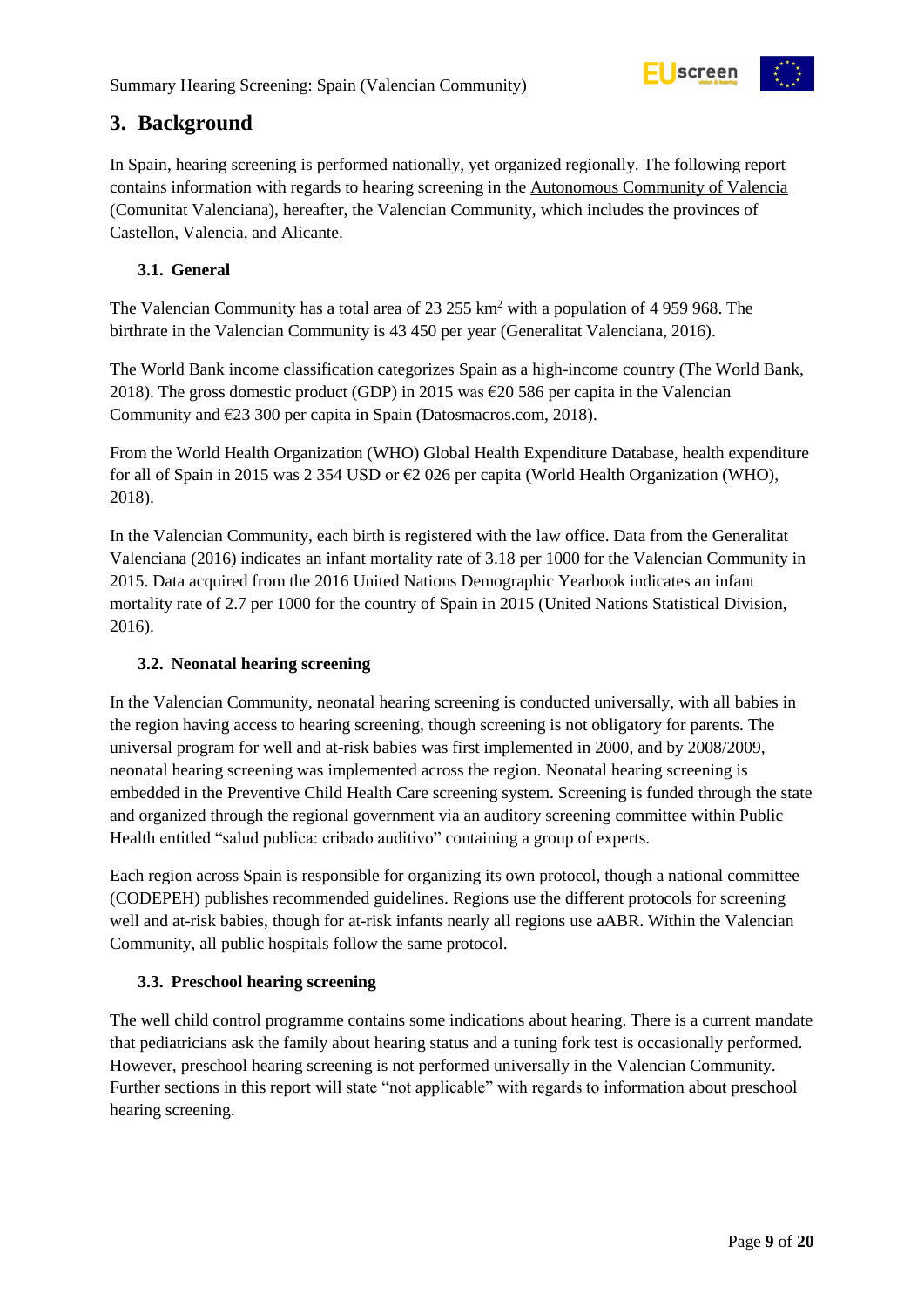

# <span id="page-9-0"></span>**4. Guidelines & Quality Control**

National recommended guidelines for hearing screening exist in Spain, published by CODEPEH (Comisión para la Detección Precoz de la Hipoacusia Infantil (CODEPEH), 1999; Trinidad-Ramos, de Aguilar, Jaudenes-Casaubon, Nunez-Batalla, & Sequi-Canet, 2010). These recommendations may be used for the development of regional protocols.

The content of the hearing screening programme was decided on by the Valencian Community government through a panel of experts and has not been changed since its implementation. The revision process is performed when needed through a meeting of experts and is funded by the state.

Quality assurance of hearing screening programmes is not imposed by the government; however, information is collected about hearing screening outcomes through a database specific to the Valencian Community.

Annual reports are available, but with some delays. The most recent data from 2013 were published in 2015 (Dirección General de Salud Pública, 2015). Other research has been performed on hearing screening in the Valencian Community apart from auditing (e.g. Sequi-Canet, Sala-Langa, & Collar del Castillo, 2016; Sequi-Canet, Sala-Langa, & Collar del Castillo, 2014).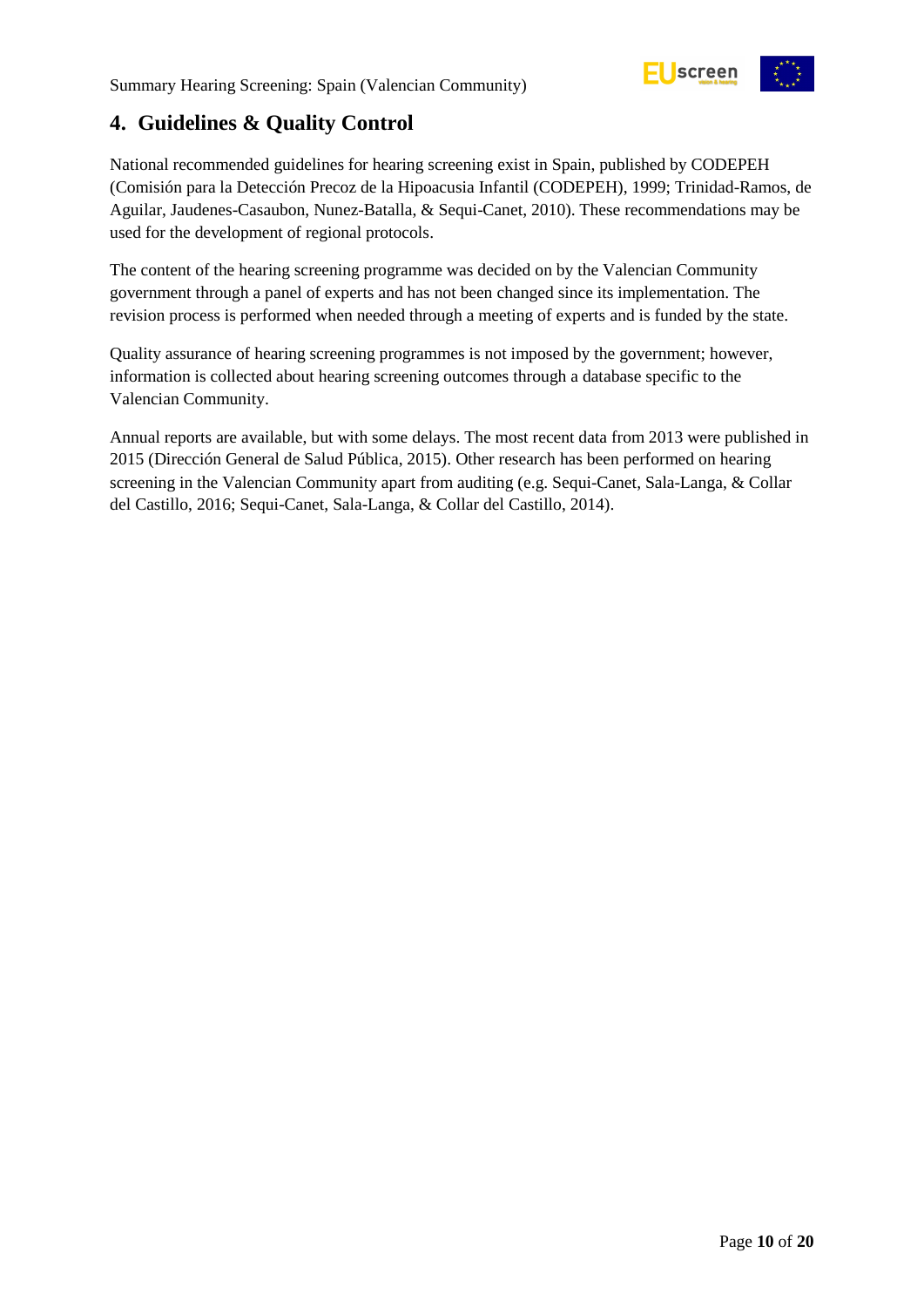

# <span id="page-10-0"></span>**5. Process: Screening, Diagnosis, Intervention**

#### <span id="page-10-1"></span>**5.1. Neonatal hearing screening**

Well-babies and at-risk babies are screened in the hospital. Well-baby and at-risk families are invited to participate in neonatal screening directly in person in the hospital by pediatricians, nurses and sometimes ENT physicians. It is estimated that 90% of infants are born in a hospital or maternity clinic in the Valencian Community and 10% of births take place at home. The average stay in the maternity hospital after birth is estimated to be 48 hours (2 days).

Neonatal hearing screening for both well- and at-risk babies should be completed before 1 month of age.

In the Valencian Community, approximately 3% of infants are screened differently than well-babies. The definition of at-risk infants is obtained from the 2007 publication by the Joint Committee of Infant Hearing (Joint Committee on Infant Hearing, 2007). Infants with risk factors are screened at least once with aABR, with or without TEOAE screening. The exception is infants with a family history of hearing loss in the well-baby nursery who are screened with TEOAE.

The prevalence of CMV infections among neonates is estimated to be  $\langle 1\% \rangle$ . The prevalence of meningitis (all cases) is estimated to be <3 cases per 10000.

The target condition for screening for well- and at-risk babies is a hearing loss of >40 dB HL.

#### <span id="page-10-2"></span>**5.2. Neonatal diagnostic assessment**

The diagnostic assessment tests performed after neonatal hearing screening referral are tympanometry, clinical ABR, TEOAE/DPOAE, and ASSR. Testing should be performed by 3 months of age.

#### <span id="page-10-3"></span>**5.3. Preschool hearing screening**

Not applicable.

#### <span id="page-10-4"></span>**5.4. Intervention approach**

In the Valencian Community, treatment options available include grommets, hearing aids, bone conductive devices and cochlear implants. Infants are fitted with hearing aids from 6-12 months of age and cochlear implants from 1-2 years of age.

The hearing aid fitting criteria in the Valencian Community is a bilateral hearing loss of >40 dB HL.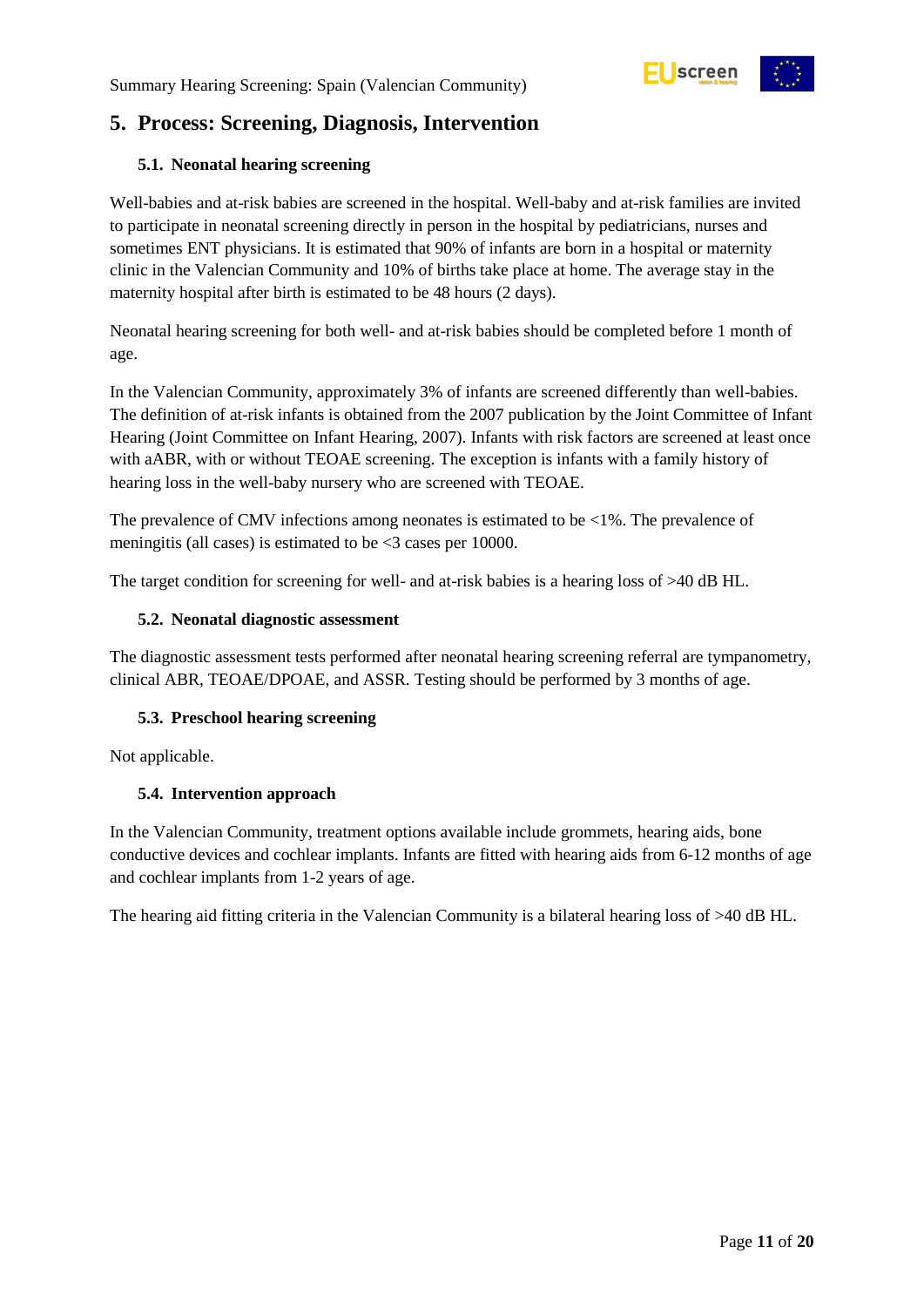

### <span id="page-11-0"></span>**6. Protocols**

Hearing screening protocols are described for neonatal hearing screening (well and at-risk) as well as for preschool hearing screening when applicable.

- The Test performed is the screening technique used
- The Age of the child is indicated in hours, days, months or years
- Referral criteria may be the lack of an OAE response at specified frequencies, a responsewaveform repeatability constant, the absence of an aABR response at a specified intensity, or an absent behavioural response at a specified intensity. Referral criteria may be defined within a protocol or limited based on the device used.
- The Device is the screening device used.
- Unilateral Referrals indicates whether children are referred if only one ear fails screening.
- The Location is where the screening takes place

#### <span id="page-11-1"></span>**6.1. Neonatal hearing screening (well)**

The protocol for neonatal hearing screening for well babies is described in Table 1. A two-step OAE screening programme is in effect, whereby the first step of OAE screening takes place in the maternity ward and the second step occurs before the infant is 1 month of age. The first OAE step may include one or two OAE tests depending on when the first test occurred and when the infant is discharged. If two OAE tests are performed, these would both be included under OAE1.

|         |               | <b>Referral</b>           |                 | <b>Unilateral</b> |                       |
|---------|---------------|---------------------------|-----------------|-------------------|-----------------------|
| Test    | Age           | criteria                  | <b>Device</b>   | Referrals?        | Location              |
| $OAE1*$ | $24-72$ hours | Base program <sup>T</sup> | Otodynamics ILO | Yes               | Maternity hospital    |
| OAE2    | <30 days      | Base program              | Otodynamics ILO | Yes               | Hospital (outpatient) |

<span id="page-11-4"></span>**Table 1:** Screening protocol for well babies in the Valencian Community.

\*Step 1 (OAE1) takes place before hospital discharge. If OAE1 fails and time allows, a repeat screening will be performed before discharge. This rescreen is still included under Step 1 (OAE1).

†Default referral criteria according to the Otodynamics EchoPort EZScreen Manual (Otodynamics, 2017) is 3 out of 5 bands with a criteria of 6 dB SNR, and confirmed in Sequi-Canet, Sala-Langa & Collar del Castillo (2016).

#### <span id="page-11-2"></span>**6.2. Neonatal hearing screening (at-risk)**

The screening protocol for at-risk infants is described in Table 2. As indicated previously, infants that undergo screening with the at-risk protocol are those with risk indicators defined by the Joint Committee on Infant Hearing (2007). These infants may or may not also undergo OAE screening in addition to aABR screening. The exception is infants in the well-baby unit with a family history of hearing loss who are screened according to the well-baby protocol.

<span id="page-11-5"></span>**Table 2:** Screening protocol for at-risk babies in the Valencian Community.

|             |                                   | <b>Referral</b>   |               | <b>Unilateral</b> |             |
|-------------|-----------------------------------|-------------------|---------------|-------------------|-------------|
| <b>Test</b> | Age                               | criteria          | <b>Device</b> | <b>Referrals?</b> | Location    |
| aABR        | 2-8 weeks (36-42 weeks gestation) | 35 dB nHL Various |               | <b>Yes</b>        | <b>NICU</b> |

#### <span id="page-11-3"></span>**6.3. Preschool hearing screening**

Not applicable.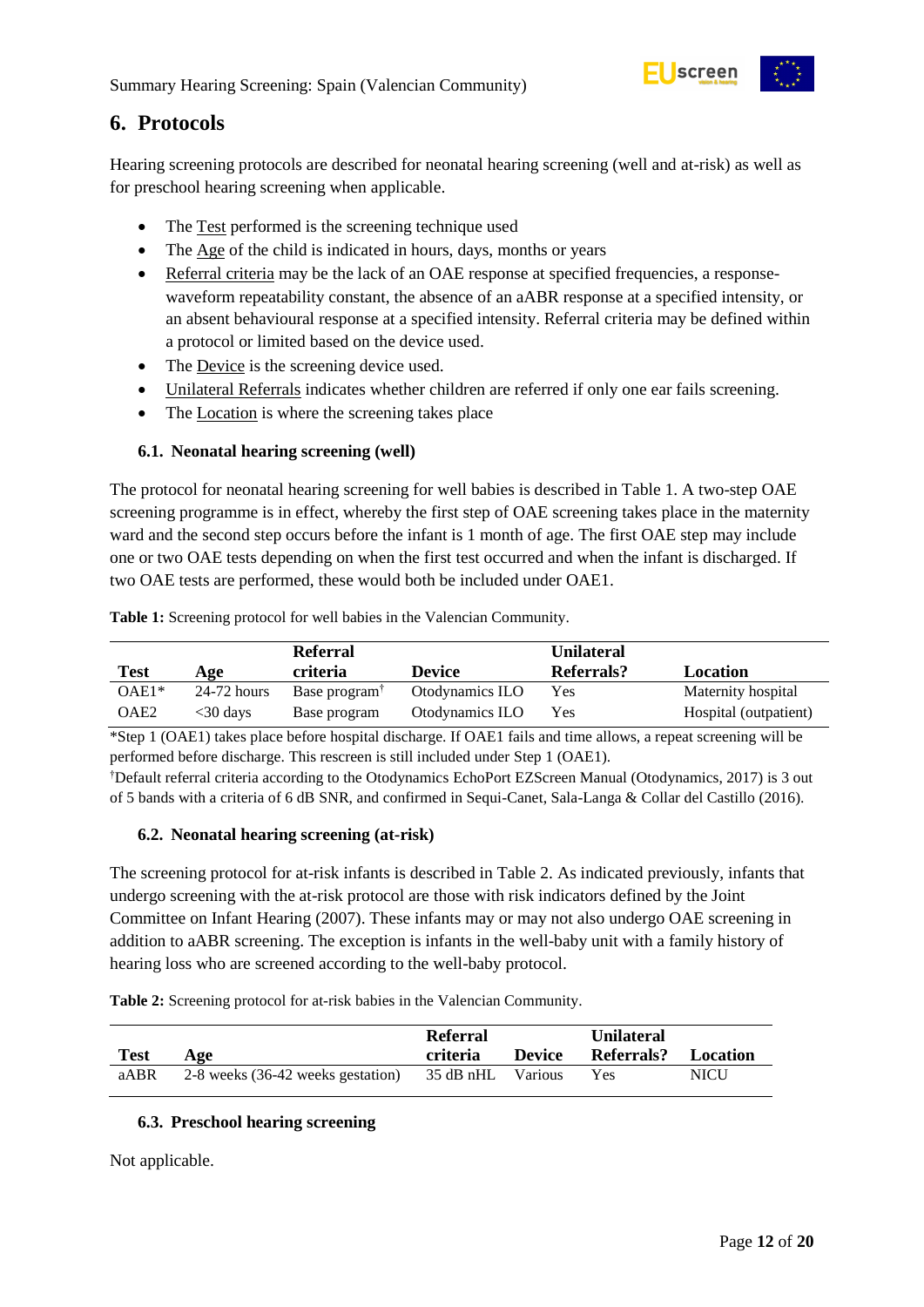

### <span id="page-12-0"></span>**7. Professionals**

#### <span id="page-12-1"></span>**7.1. Neonatal hearing screening (well)**

Screening for well babies is predominantly performed by pediatric nurses. In a few hospitals, pediatricians or ENT physicians also perform screening. All screening staff (including nurses, pedatricians and ENT physicians) undergo training for a few days. The head of the nursing staff typically performs the in-house training, except in large hospitals where there is a dedicated team for training new staff.

#### <span id="page-12-2"></span>**7.2. Neonatal hearing screening (at-risk)**

Screening for at-risk infants is also performed by nurses, pediatricians, or ENT physicians, and training is similar to that for well-baby screening.

#### <span id="page-12-3"></span>**7.3. Preschool hearing screening**

Not applicable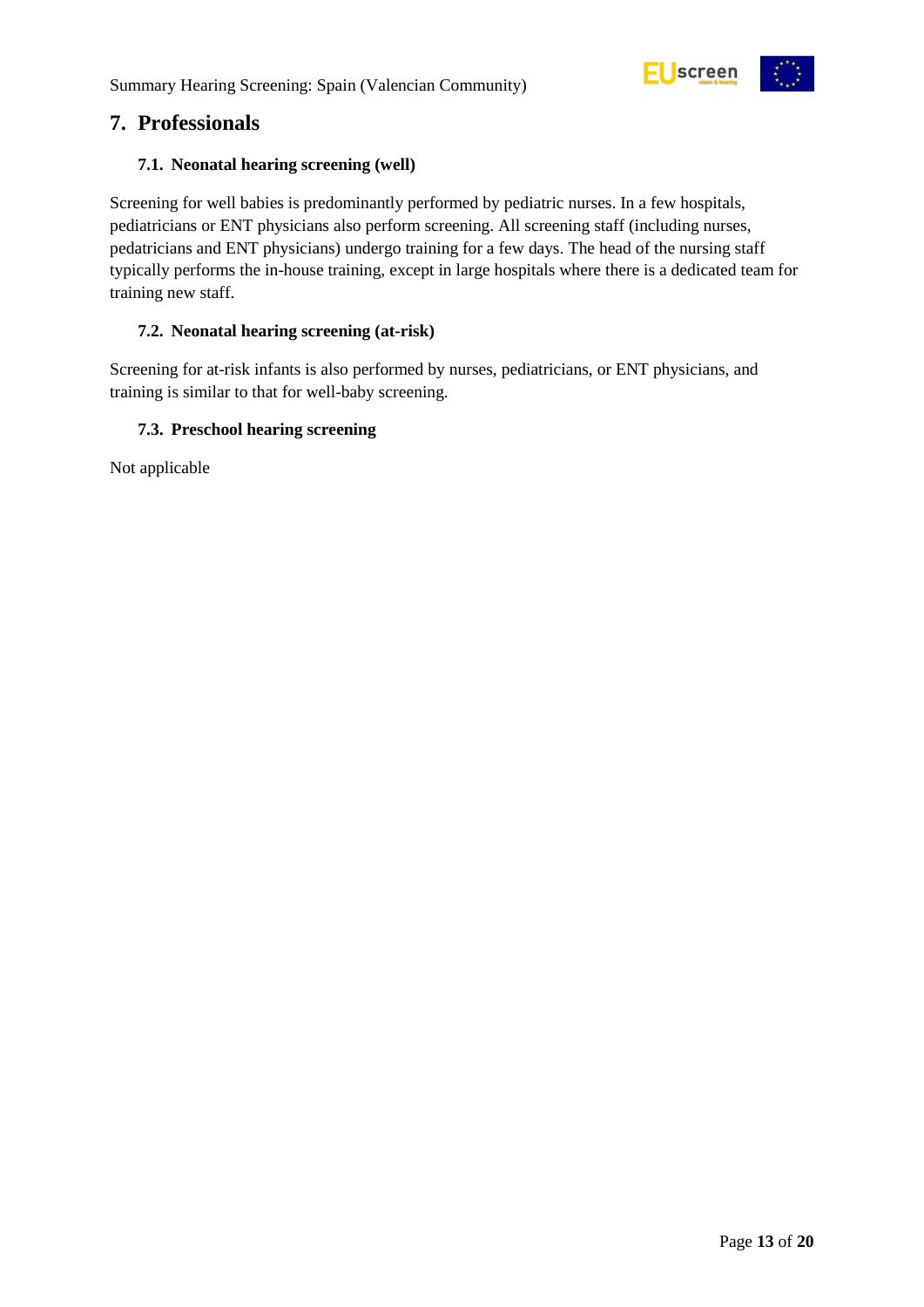

# <span id="page-13-0"></span>**8. Results: Neonatal Hearing Screening**

#### <span id="page-13-1"></span>**8.1. Coverage and attendance rates**

Results presented reflect the situation in public hositals in the Valencian Community. Private hospitals perform neonatal hearing screening; however, data on their performance are not available.

Coverage rates were provided separately for the step 1 (OAE1 or aABR) and step 2 (OAE2) of screening. [Table 3](#page-13-4) provides an overview of coverage rates available. The rates are presented for all newborns, both well and at-risk infants, as well as specifically the at-risk infant group. Data were provided for the year 2015, as well as for the combined years of 2010-2017, and for both the entire Valencian Community and specific to H.F. Borja Gandia hospital (Sequi-Canet, 2018a; 2018b).

<span id="page-13-4"></span>**Table 3**: Coverage rates for each step of neonatal hearing screening for all infants and for infants considered at risk.

|                            |        | <b>All Newborns</b> |           | <b>At-Risk Newborns</b> |           |
|----------------------------|--------|---------------------|-----------|-------------------------|-----------|
|                            |        | 2015                | 2010-2017 | 2015                    | 2010-2017 |
|                            | Step 1 | 92%                 | 86.5%     | 99.6%                   | 98.9%     |
| Valencian Community        | Step 2 | 86.5%               | 87.5%     |                         |           |
|                            | Step 1 | 98%                 | 99.9%     | 100%                    | 100%      |
| H.F. Borja Gandia Hospital | Step 2 | 88.6%               | 85.7%     |                         |           |

If incorporating both step 1 and step 2 of screening for all newborns into a single coverage rate for the entire Valencian Community, the total coverage rate for both steps of screening can be estimated as 91.1% (2015) and 85.7% (total 2010-2017).

Attendance rate for neonatal hearing screening is defined as the percentage of infants who completed the screening out of all babies offered screening. The number of infants that missed being *offered* screening is not specified, and therefore, attendance rate is not known.

#### <span id="page-13-2"></span>**8.2. Referral rates**

Referral rates for the neonatal screening are calculated estimations from data provided from both 2015 and the total numbers from 2010-2017 (Sequi-Canet, 2018a; 2018b). Figures are calculated for all newborns (including risk- and well-infants).

<span id="page-13-5"></span>**Table 4:** Referral rates for neonatal hearing screening (all neonates) in the Valencian Community (2015).

|        | <b>Referral Rate</b> |       |  |
|--------|----------------------|-------|--|
|        | 2010-2017<br>2015    |       |  |
| Step 1 | 8.4%                 | 7.4%  |  |
| Step 2 | 14.8%                | 16.2% |  |

Referral rates assume 100% attendance at each step. Step 1 includes both OAE and aABR when applicable. Step 2 includes OAE2 for well infants.

In total, the referral rate to a diagnostic assessment after the screening process is 1.08% (2015) and 1.05% (total 2010-2017). This figure, calculated from the total number of infants referred from step 2 out of all infants screened in the step 1, does not account infants lost between the two steps of the screening process.

#### <span id="page-13-3"></span>**8.3. Diagnostic assessment attendance**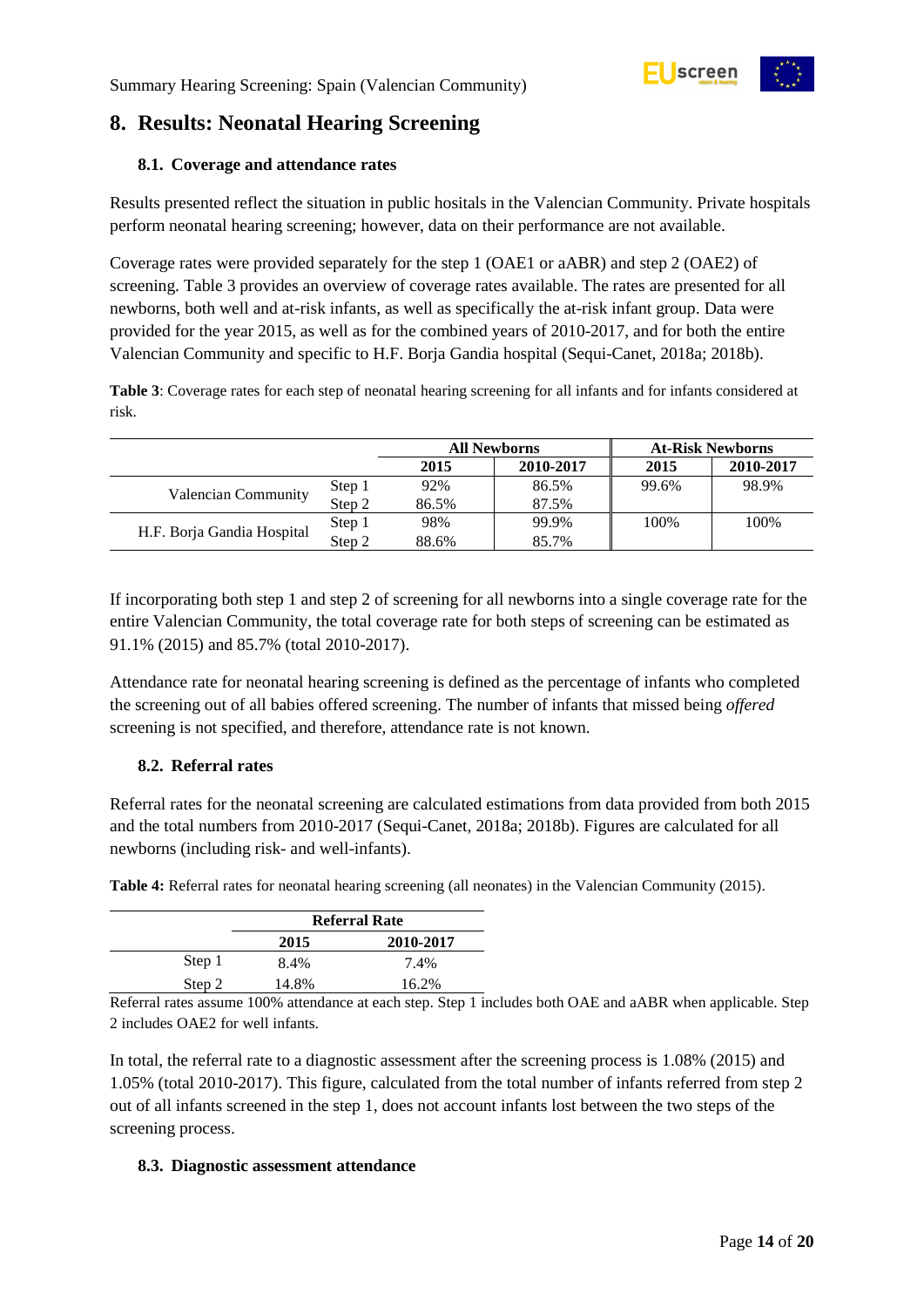

The compliance rate for a diagnostic assessment after neonatal hearing screening for all neonates (well and at risk) was 72.3% in 2015 and 76.1% from the years 2010-2017 combined (Sequi-Canet, 2018a; 2018b).

#### <span id="page-14-0"></span>**8.4. Prevalence / Diagnosis**

The prevalence values of permanent hearing loss among neonates in the Community of Valencia are not known, as results are divided between normal vs. abnormal and bilateral vs. all. Therefore, data available indicates the prevalence of all hearing loss, including both permanent and transient, among neonates (Sequi-Canet, 2018a; 2018b).

<span id="page-14-3"></span>**Table 5:** Prevalence of all hearing loss (permanent and transient) among all neonates in the Valencian Community (per 1000).

|           | <b>All Newborns</b> |                    | <b>At-Risk Newborns</b>                    |
|-----------|---------------------|--------------------|--------------------------------------------|
|           | <b>Bilateral</b>    | U <b>nilateral</b> | <b>Bilateral &amp; Unilateral Combined</b> |
| 2015      | 0.96                | 0.72               |                                            |
| 2010-2017 | 0.93                | ).75               | 29                                         |

The prevalence of bilateral auditory neuropathy in the Valencian Community is not available.

#### <span id="page-14-1"></span>**8.5. Treatment success**

Data is unavailable regarding the number of children with neonatal hearing loss that are fitted with hearing aids or cochlear implants in the Valencian Community.

#### <span id="page-14-2"></span>**8.6. Screening evaluation**

The percentage of false negatives is roughly estimated to be less than 1%. Data provided indicates a total of 18 children have received an abnormal diagnostic test after normal screening results from 2010 to 2017. The percentage of false positives after neonatal hearing screening is calculated to be about 1%.

The positive predictive value of a refer result (all newborns) was 14.3% for 2010-2017 combined and 13.2% for 2015 (Sequi-Canet, 2018a; 2018b).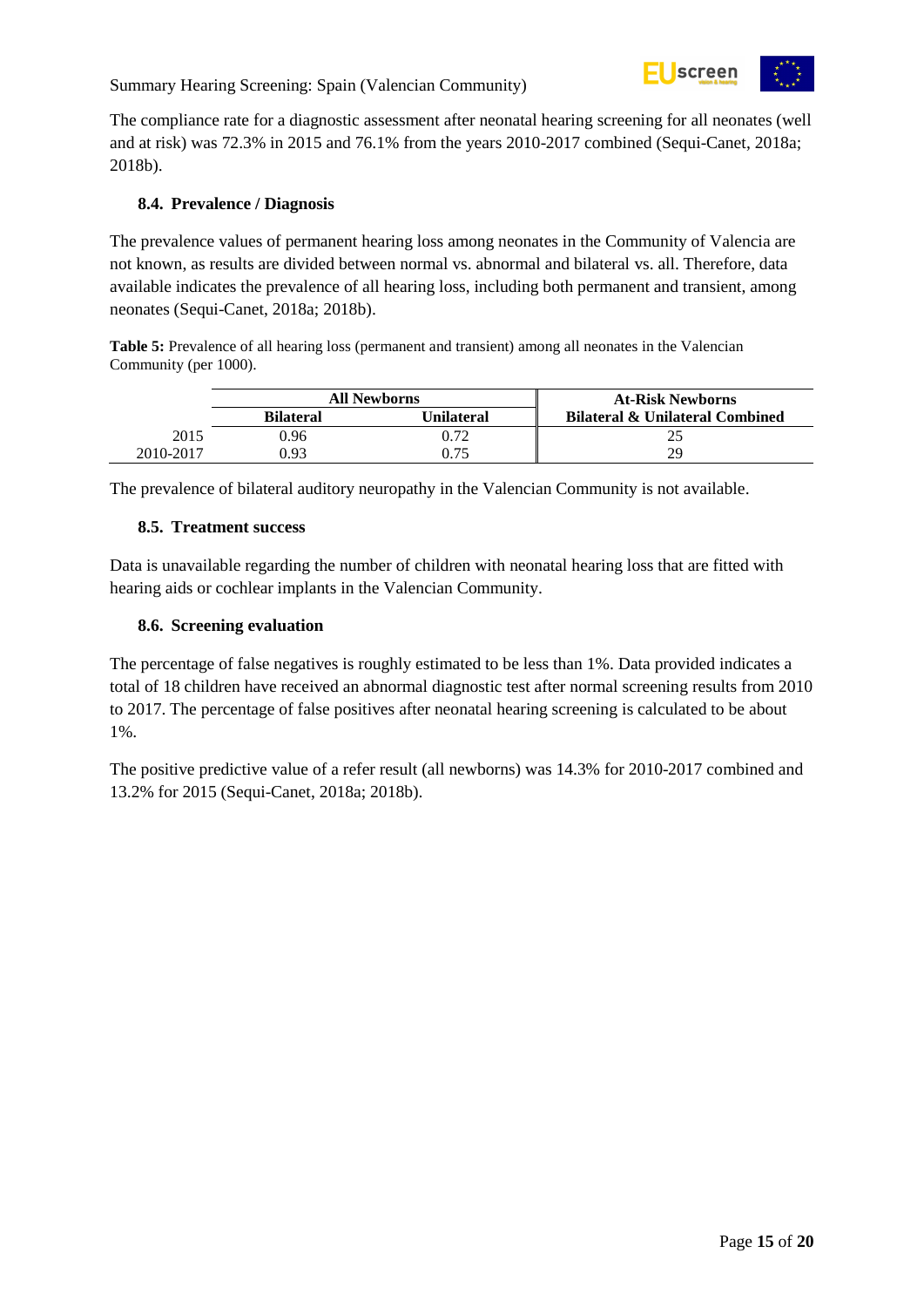



# <span id="page-15-0"></span>**9. Results: Preschool Hearing Screening**

### <span id="page-15-1"></span>**9.1. Coverage and attendance rates**

Not applicable

#### <span id="page-15-2"></span>**9.2. Referral rates**

Not applicable

#### <span id="page-15-3"></span>**9.3. Diagnostic assessment attendance**

Not applicable.

#### <span id="page-15-4"></span>**9.4. Screening evaluation**

Not applicable.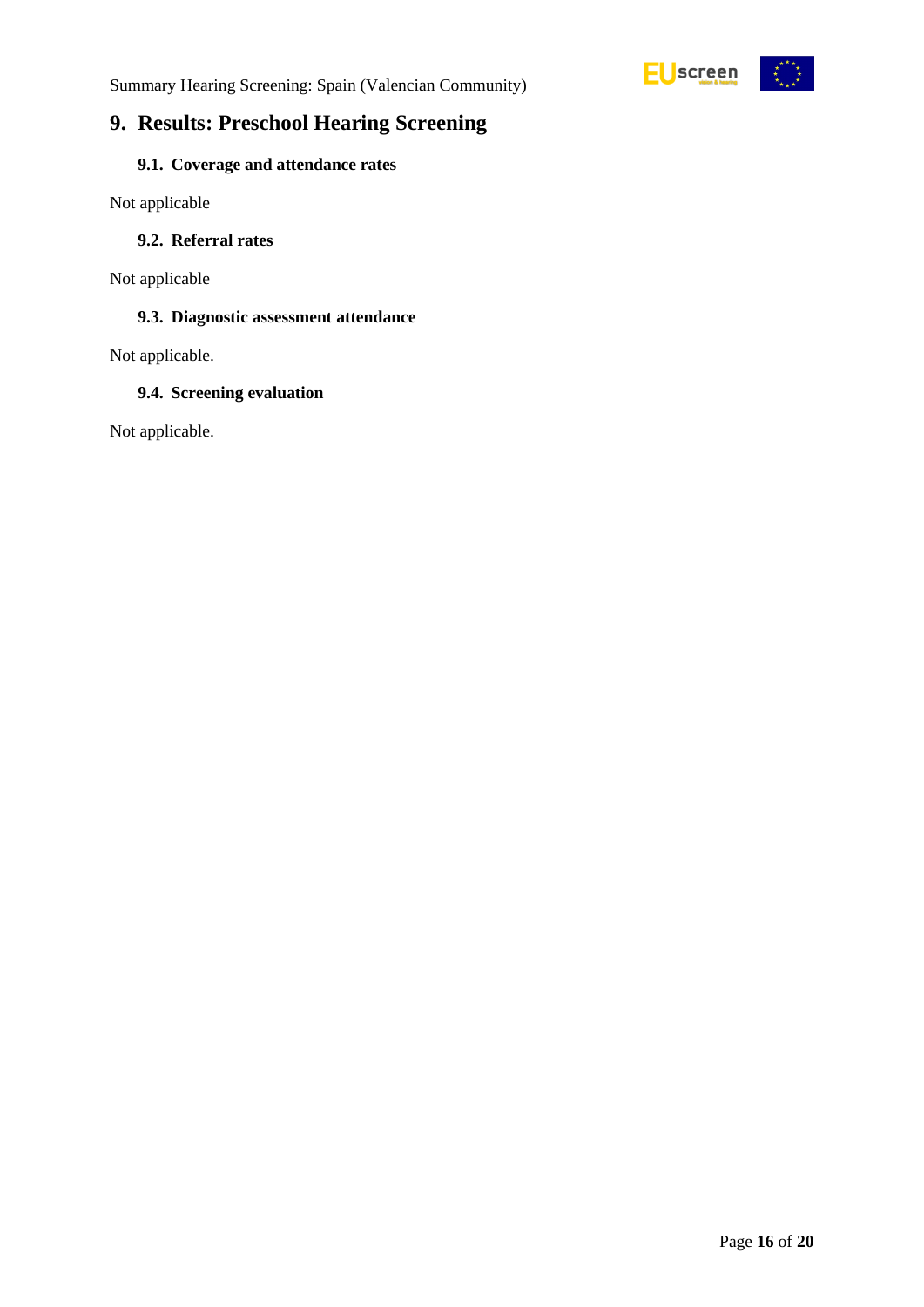

# <span id="page-16-0"></span>**10. Costs: Neonatal Hearing Screening**

Neonatal hearing screening in the Valencian Community is free of charge for parents. There is no financial reward when parents attend hearing screening, nor is there a penalty for those who refuse hearing screening.

There has not been a cost effectiveness analysis completed in the Valencian Community.

#### <span id="page-16-1"></span>**10.1. Screening costs**

There are no data available for the screening costs for well- and at-risk babies in the Valencian Community.

#### <span id="page-16-2"></span>**10.2. Equipment costs**

#### (*Information extracted to protect commercially sensitive data*)

The cost for disposables for OAE screening is negligible and the cost for aABR disposables is around  $€5-10$  per infant screened.

#### <span id="page-16-3"></span>**10.3. Staff costs**

Data is unavailable on how the number of hearing screening professionals, their salary, or the cost of their education.

#### <span id="page-16-4"></span>**10.4. Diagnostic costs**

The cost for a diagnostic assessment is not indicated.

#### <span id="page-16-5"></span>**10.5. Amplification costs**

In the Valencian Community, all children are treated for hearing loss.

Data on the costs of hearing aids or cochlear implants is unavailable.

#### <span id="page-16-6"></span>**10.6. Social costs**

Information on specialized schools specifically for deaf and hard of hearing students in the Valencian Community is unknown. However, there are some institutions that oversee the management of deaf children, including both government (Aula Instituto Valenciano de Audiofonología) and family institutions (ASPAS- FIAPAS).

In mainstream schools, social services are available to support children who are deaf or hard of hearing.

The cost of special support for deaf and hard of hearing students is not known. Some indirect figures can be relayed. For example, one article shows that 1.2 million euros was allocated for the cost of maintaining the IVAF-Luis Fortich School for deaf and hard-of-hearing students (Elperiodic.com, 2012).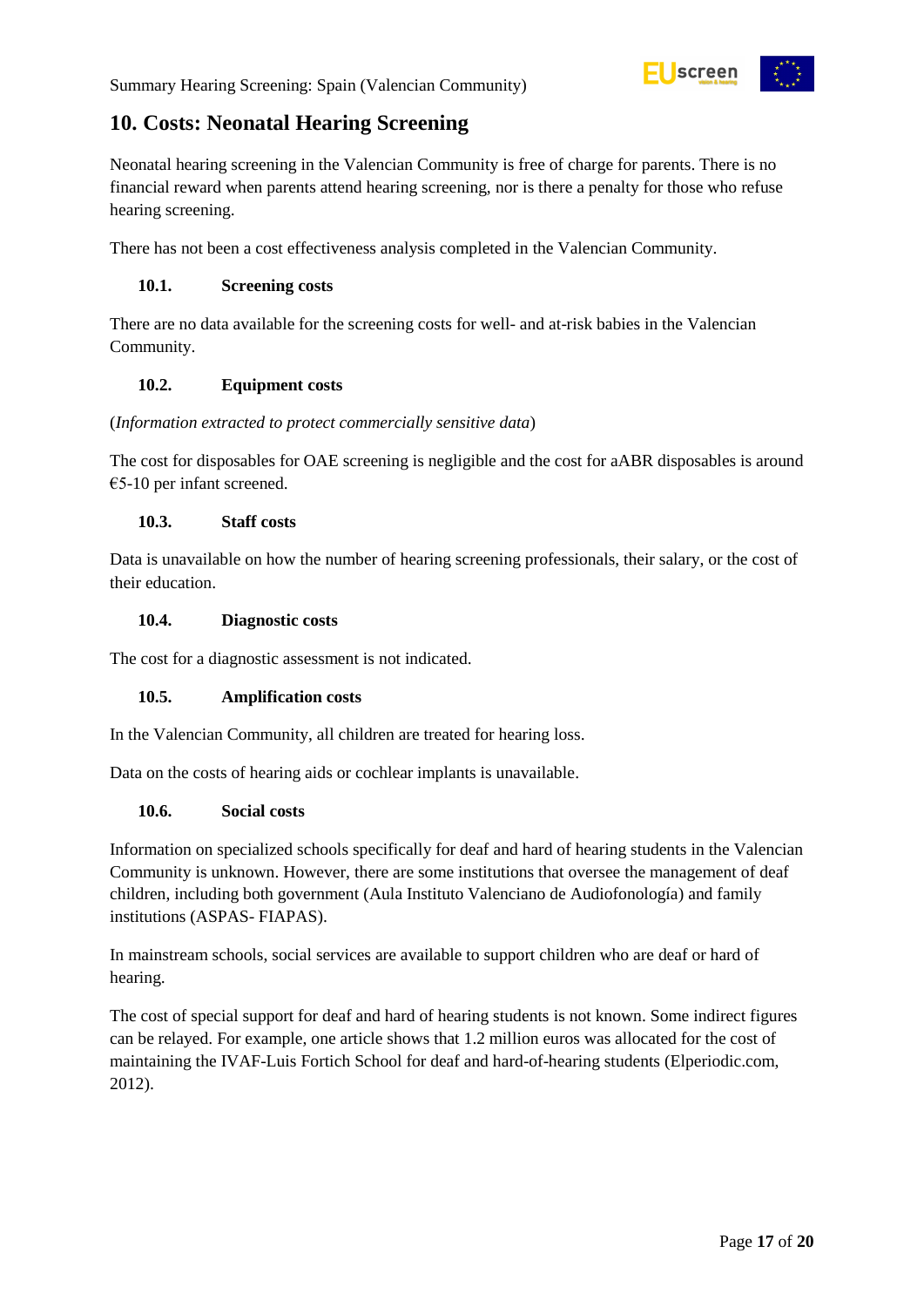

# <span id="page-17-0"></span>**11. Costs: Preschool Hearing Screening**

### <span id="page-17-1"></span>**11.1. Screening costs**

Not applicable.

#### <span id="page-17-2"></span>**11.2. Equipment costs**

Not applicable.

<span id="page-17-3"></span>**11.3. Staff costs**

Not applicable.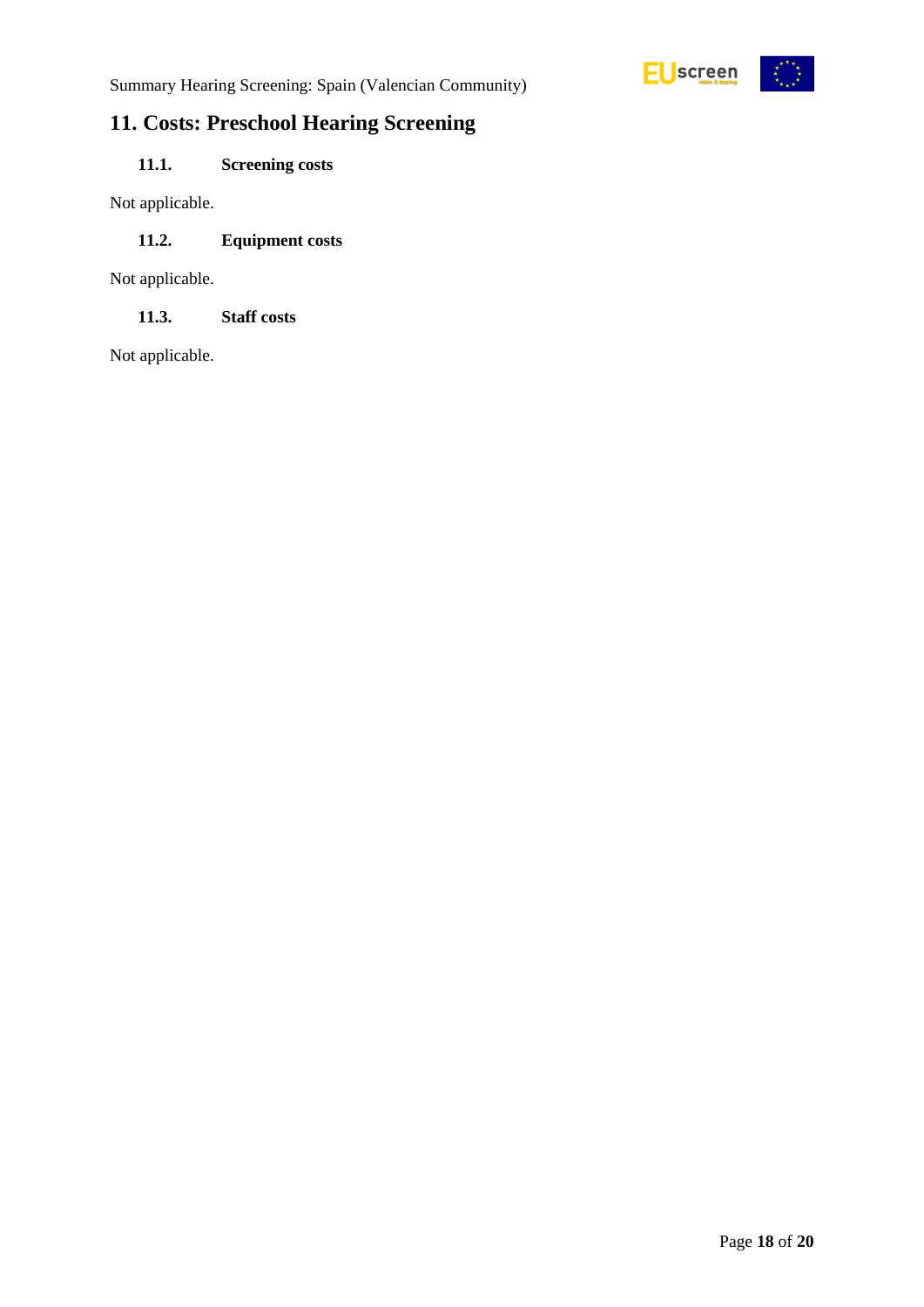

# <span id="page-18-0"></span>**12. References**

- Comisión para la Detección Precoz de la Hipoacusia Infantil (CODEPEH). (1999). Propuesta para la detección e intervencion precoz de la hipoacusia infantil. *Anales Españoles De Pediatria, 51*, 336-344.
- Comisón para la Detección Precoz de la Hipoacusia en Recién Nacidos de la Comunidad Valenciana. (1999). *Programa De Detección Precoz de Hipoacusia en Recién Nacidos Y Lactantes de la Comunidad Valenciana.* Valencia: Generalitat Valanciana, Conselleria de Sanitat. D.G. de Salud Pública, Servicio de Salud Infántil.
- Datosmacros.com. (2018). *Mejora el PIB trimestral de España en el segundo trimestre* . Retrieved from Datosmacros.com: https://datosmacro.expansion.com/pib/espana
- Dirección General de Salud Pública. (2015). *Informe del programa de detección precoz de hipoacusia en recién nacidos. Comunitat Valenciana, 2013.* Valenciana: Generalitat Valenciana: Conselleria De Sanitat.
- Elperiodic.com. (2012, 11 23). *El Consell destina 1,2 millones de euros para el mantenimiento del Colegio del Instituto Valenciano de Audiofonología - Luis Fortich*. Retrieved from Elperiodic.com: https://www.elperiodic.com/valencia/consell-destina-millones-euros-paramantenimiento-colegio-instituto-valenciano-audiofonologia-luis-fortich\_206829
- Generalitat Valenciana. (2016). *Portal Estadístic de la Generalitat Valenciana.* València: Generalitat.
- Instituto Nacional de Estadística. (2016). *España en cifras 2016.* Madrid: Instituto Nacional de Estadística.
- Joint Committee on Infant Hearing. (2007). Year 2007 position statement: principles and guidelines for early hearing detection and intervention programs. *Pediatrics, 120*(4), 898-921.
- Otodynamics. (2017). *EZ-Screen 2 user manual, version 6.41.0.0 onwards.* Hatfield Herts, UK.: Otodynamics Limited.
- Sequi-Canet, J. M. (2018). *Gva.es Hearing Program, Año 2010-2017.* Conselleria Sanitat (Department of Public Health).
- Sequi-Canet, J. M. (2018). *Gva.es Hearing Program, Año 2015.* Conselleria Sanitat (Department of Public Health).
- Sequi-Canet, J. M., Sala-Langa, M. J., & Collar del Castillo, J. I. (2014). Perinatal factors affecting the detection of otoacoustic emissions in vaginally delivered, healthy newborns, during the first 48 hours of life. *Acta Otorrinolaringológica Española, 65*(1), 1-7.
- Sequi-Canet, J. M., Sala-Langa, M. J., & Collar del Castillo, J. I. (2016). Results from 10-year newborn hearing screening in a secondary hospital. *Anales de Pediatría, 85*(4), 189-196.
- The World Bank. (2018). *World Bank GNI per capita Operational Guidelines & Analytical Classifications.* The World Bank.